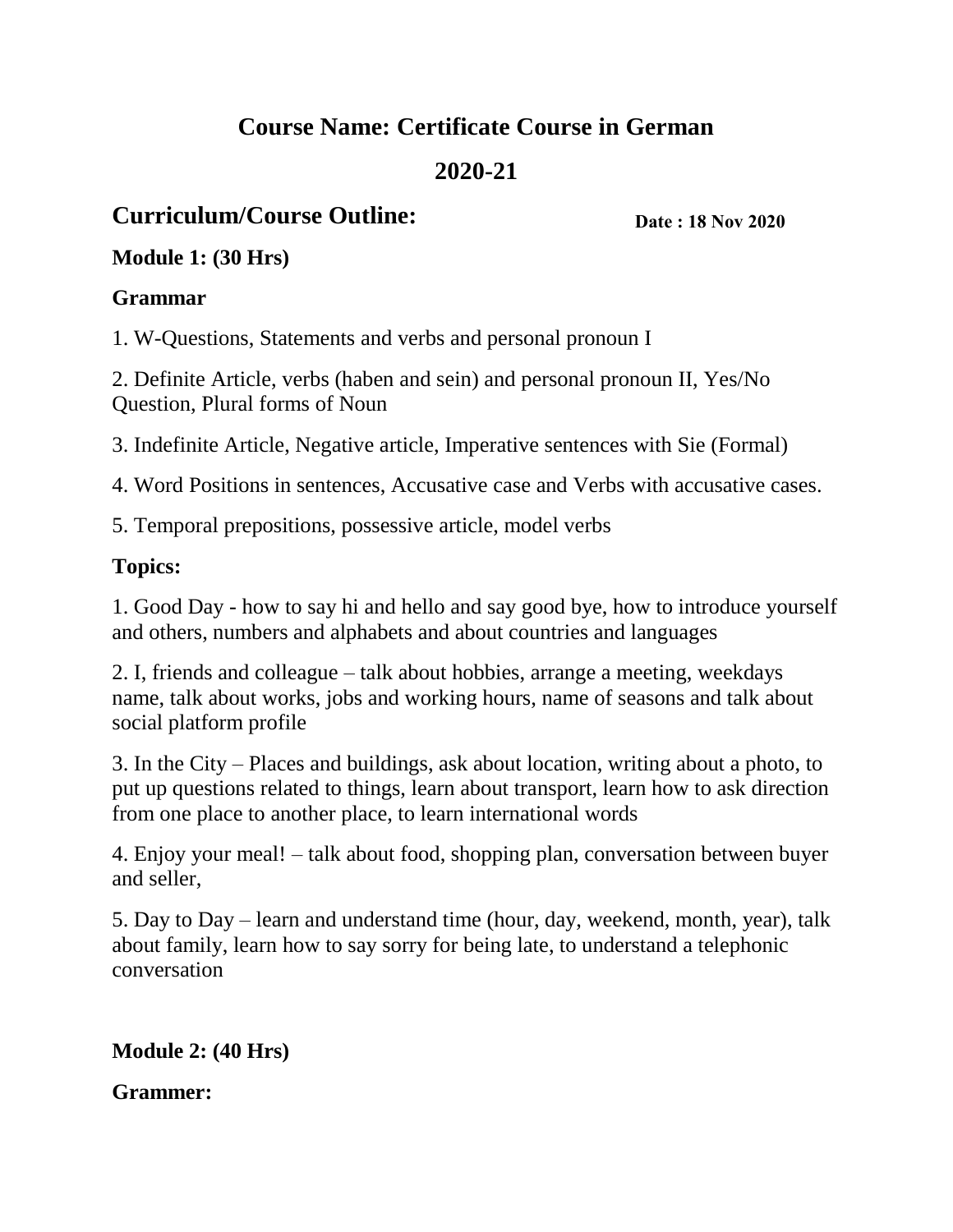1. Separable verbs, accusative preposition, personal pronouns with accusative case and simple past tense.

2. Prepositions of dative case, article in dative case, possessive article in accusative case.

3. Adjective with "to be" verb and two-case prepositions in dative case

4. Perfect form of verbs with regular and irregular verbs and sentence connectors

5. Indicative article, Perfect form of separable verbs in past tense and personal pronoun in dative case.

# **Topics:**

1. Time with friends – to make a plan, to talk about birthday, to write and understand invitation, how to place an order in restaurant and make a payment, to find a particular information in text, to understand a conversation in radio

2. Contact – to arrange a meeting, how to give instruction and understand it, to write a letter and understand it, to talk about learning language, to understand comprehension, to understand a talk situation and reply accordingly.

3. My Flat – to understand the description of a building and how to describe your building, flat or home, how to reply to an invitation, to talk about liking and not liking of the building, write a text about a building

4. Are these all works? – how to describe your daily routine, talk about past time, how to write about employment ad, talk about job and job description,

5. Cloths and fashion – talk about cloths, talk with seller, talk about Berlin cities

6. Health and cheerful – to learn about body parts, explain and understand physical exercise, conversation with doctor, understand and give instruction, talk about health tips

#### **Module 3: (45 hrs)**

#### **Grammer:**

1. Imperative case, Imperative sentences, use of model verbs

2. Pronoun (man), question words according to cases, adverbs related to time

3. Possessive article in dative case, use of *doch(according to yes/no question)*, reflexive verbs and subordinate clause with *weil*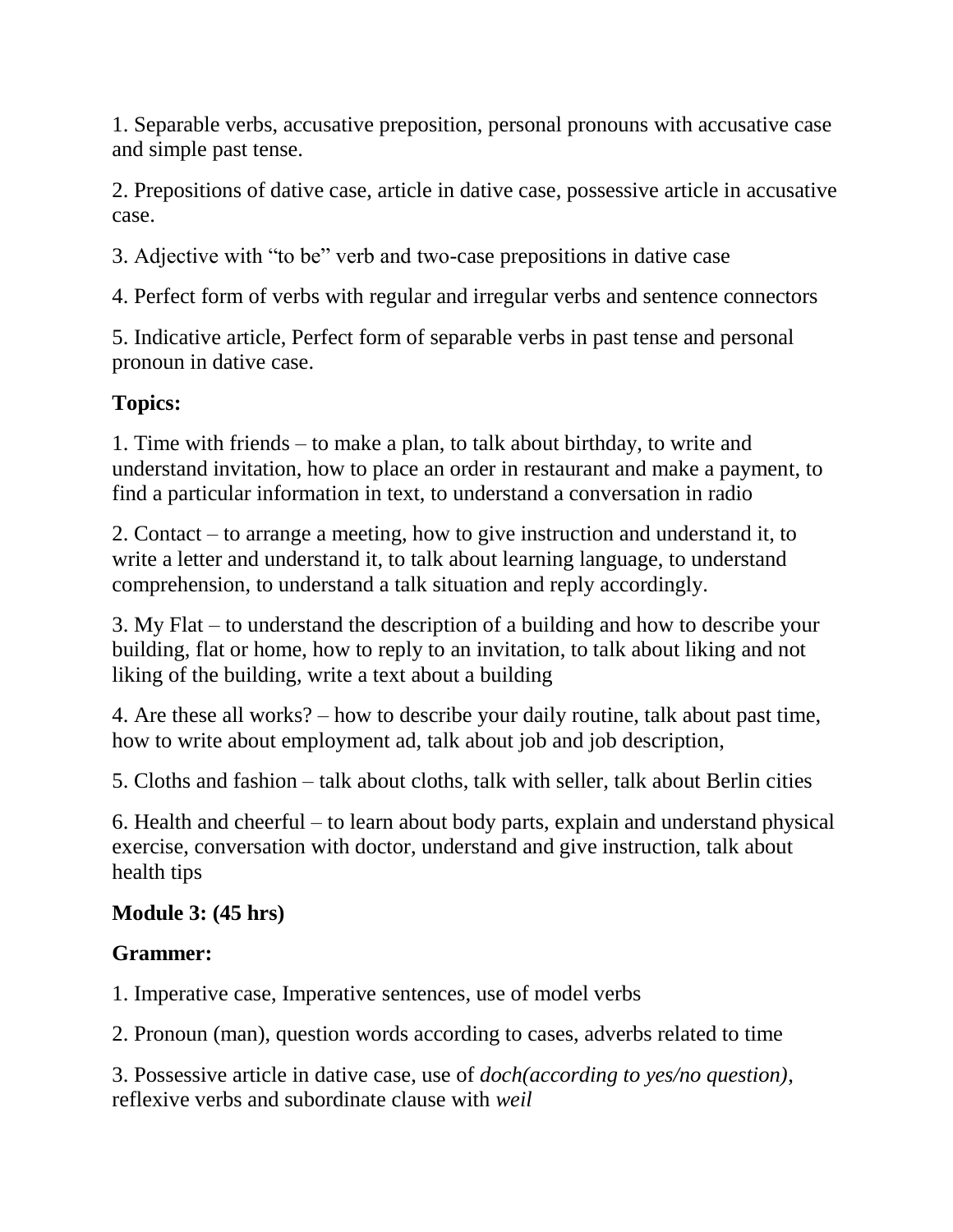4. Model verbs in simple past tense, position of verbs, two-case prepositions in dative and accusative case.

# **Topic:**

1. In the vacation – suggestions for tour in the city, describe the direction, postcard description, describe weather, report of tour, describe hotel and complain about hotel

2. After school time - talk about school days and plans after that, talk about schooling system

3. Media in everyday life – talk about advantage and disadvantage of media, talk about films

# **Module 4: (35 Hrs)**

#### **Grammer:**

1. Comparative degree with *als and wie,* subordinate clause with *dass* and superlative degree

2. Subordinate clause with *wenn,* adjective ending according to definite article

3. Adjective ending according to indefinite article and use of verb *warden* 

4. Indirect sentences and local prepositions.

#### **Topic**

1. Small and big feelings – how to thanks and wish birthday, how to congratulate, learn about festivals, write about cities, talk about happy and sorrow

2. What is your profession? – talk about job and free time activities, prepare for telephone conversation, talk about dream job, learn about job field

3. Transportations – inquire about related information, route description, to understand newspaper article, to collect information for tour, talk about tour.